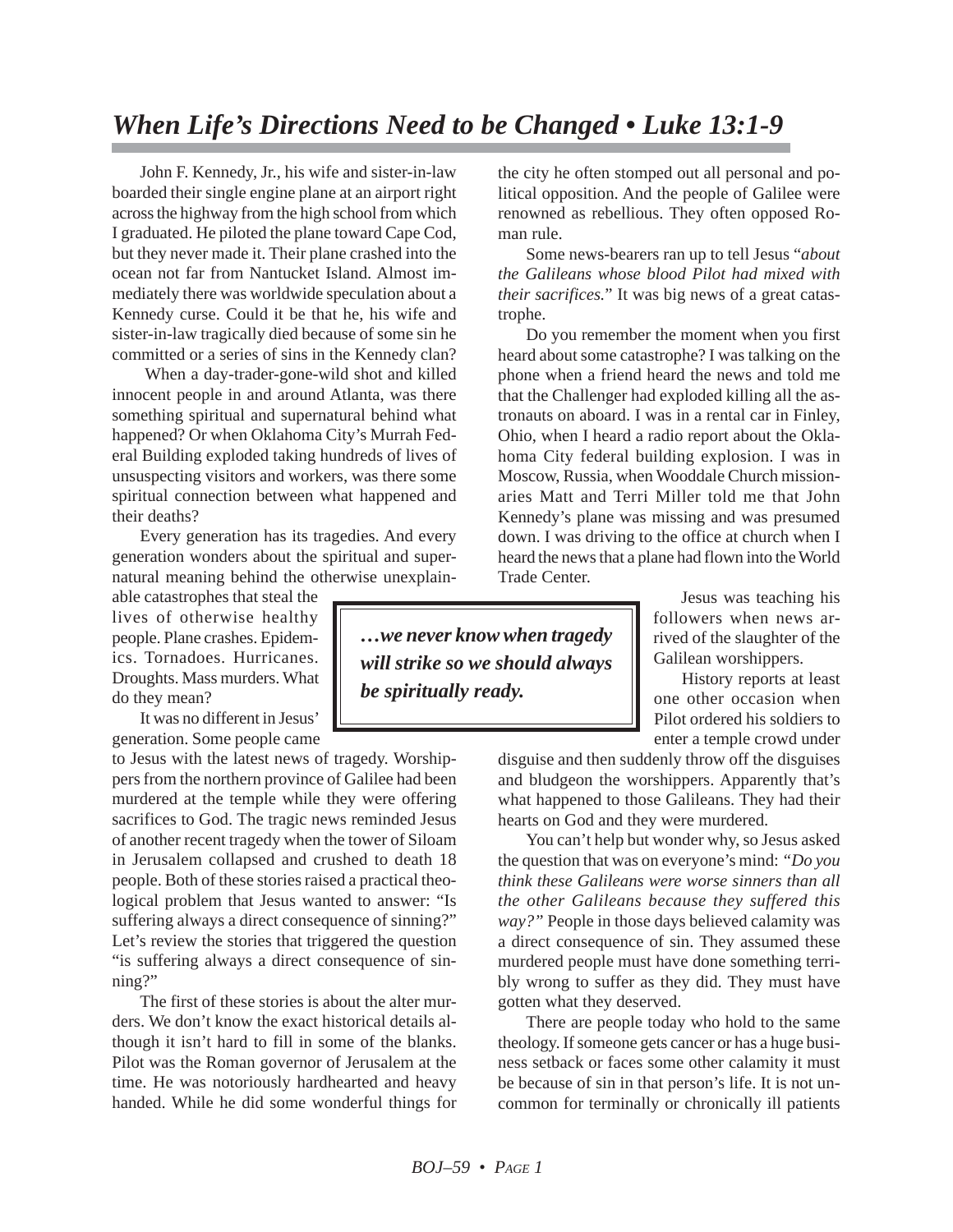to rehearse everyone they have offended in life and ask for forgiveness in order to receive divine healing.

So Jesus asked, *"Do you think these Galileans were worse sinners than all the other Galileans because they suffered this way?"* And then he answered, *"I tell you, no!"* Jesus is saying that such a notion is bad theology. It's just not true.

But then Jesus adds a seemingly contradictory line when he says, *"But unless you repent, you too will all perish."* This seems to say there is a direct connection between sin and sickness and death.

Before an explanation is given he moves on to a second story about another recent event. It is the story of the tower tragedy. The tower in Siloam in Jerusalem collapsed killing eighteen people. One Bible scholar has an interesting possible explanation of this story. Pilot recognized the need for a new water system for Jerusalem so he forcibly withdrew money from the temple treasury to pay for it. The Jews were really upset and angry. Pilate then used the money to pay the construction workers. Some people assumed that God punished the workers for accepting the stolen money as wages by causing the tower to fall on them and crush them.

Suppose you accepted drug money to pay your salary; then you were severely injured in an accident. Would you think it was God's punishment?

Jesus asked, "Do you think *those eighteen were more guilty than all the others living in Jerusalem?"* Jesus answered, *"I tell you, no! But unless you repent, you too will all perish."*

What is the moral to these tragic stories? The moral is that we never know when tragedy will strike so we should always be spiritually ready.

We live in a world that is contaminated by sin. There is sickness, corruption, injustice, disasters, violence and risk everywhere. No one is exempt. We never know when we will be in a car accident, be assaulted, get a disease or suddenly die. Life is not fair or predictable. We never know when we might be murdered or have a building collapse on us or be in a plane crash. So, we must always be ready. If we have sin on our conscience we must confess it and get right with God. If we have something wrong with a relationship, we should straighten it out now. If life is going in the wrong direction we must not assume we have time to change direction.

Jesus told his followers to repent or perish. To

repent is to change direction. It is to stop going the wrong way and start going the right way. It would be tragic to die headed in the wrong direction.

Having said this Jesus then tied a parable to his teaching about repentance. A parable is a made-up story to teach a main point. It was a common teaching tool of Jesus Christ. He said:

> "A man had a fig tree, planted in his vineyard, and he went to look for fruit on it, but did not find any. So he said to the man who took care of the vineyard, 'For three years now I've been coming to look for fruit on this fig tree and haven't found any. Cut it down! Why should it use up the soil?'

> " 'Sir,' the man replied, 'leave it alone for one more year, and I'll dig around it and fertilize it. If it bears fruit next year, fine! If not, then cut it *down.' "*

Topsoil in the Middle East is scarce. While vineyards are mostly for growing grapes, farmers sometimes planted trees on any unused little piece of soil. Fig trees were a good choice because they didn't take a lot of room and typically produced a crop after three years. Except in Jesus parable this fig tree didn't produce anything. So the owner ordered it to be chopped down. The land was too valuable to have a tree that didn't do what the tree was supposed to do.

Jesus was probably referring to the nation of Israel in the year AD 70, but the principle applies to us as well. Each of us has a purpose in life. God planted us where we are to produce fruit. If we don't do what we're supposed to do, we might as well be chopped down.

What does God want from you and me where we are planted? What is the purpose of your life? Many people have no idea. That is sad—to live life and have no idea why; to be born and live and die and never have a purpose or accomplish what life is supposed to be about.

Other people have mistaken purposes. They say that the purpose of life is to have a good time, make money, be famous or have success. This is like a fig tree that grows leaves but never grows figs. It looks good but misses out on what matters the most.

I encourage you to learn and know God's purpose for your life. Think about it. Pray about it. Be quick to name the fruit you are supposed to grow. Knowing your purpose can transform your whole life. Your attitude at work, at home, in the neigh-